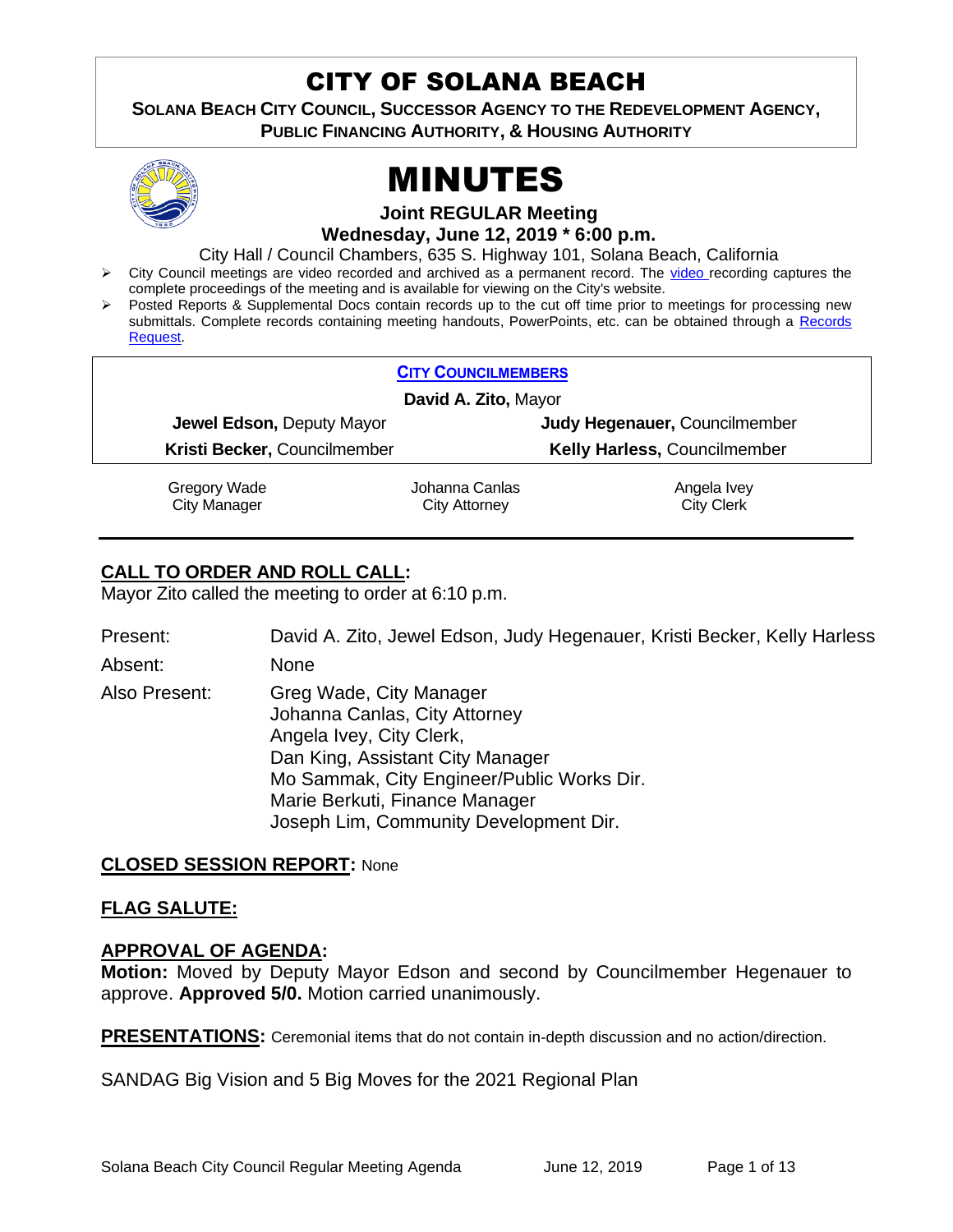Hasan Ikhrata, Coleen Clementson, and Ray Major (SANDAG) presented a PowerPoint (on file) reviewing SANDAG's vision "Five Big Moves," climate change targets, population growth, and focus on completing corridors, transit, mobility hubs, flexible fleets, and the transportation operating system.

Mary Yang, Chair of the Climate Action Commission, spoke about advocating for more public transit, support of SANDAG's vision, and limiting fossil-fuel based driving.

Anne Feeney, Chair of Del Mar's Sustainability Advisory Board and volunteer with Sierra Club and San Diego 350, spoke about support for SANDAG's vision, and greenhouse gas emissions from transportation being a major factor in climate change.

Julie Koerber spoke about the vision containing different modes of transit with affordability and reliability, and support of this vision and plan.

#### **ORAL COMMUNICATIONS:**

This portion of the agenda provides an opportunity for members of the public to address the City Council on items relating to City business and not appearing on today's agenda by submitting a speaker slip (located on the back table) to the City Clerk. Comments relating to items on this evening's agenda are taken at the time the items are heard. Pursuant to the Brown Act, no action shall be taken by the City Council on public comment items. Council may refer items to the City Manager for placement on a future agenda. The maximum time allotted for each presentation is THREE MINUTES (SBMC 2.04.190). Please be aware of the timer light on the Council Dais.

Doug Lord, Pedego Electric Bikes, spoke about the new bike share program raising alarm among local residents, other communities having had 100% failure rates, bikes left on sidewalks and not put in the right place with only a \$5.00 penalty, and the program not paying rent in the City, which was not fair to local businesses.

Doris Adam-Hillert, Solana Beach Library, spoke about many summer reading programs, other library incentives, and the importance of summer reading.

Lane Sharman spoke about the Community Choice Energy education program offered by the San Diego Energy Future Academy, the webinars available to educate the public, and Council addressing the bill reporting issue so that people would know how many megawatt hours they had purchased.

Judy Strang, San Dieguito Alliance, spoke about the 2020 election ballot allowing marijuana commercialization, the Del Mar fairgrounds preventing the sale of products that promote marijuana use, and continuing prevention of marijuana storefronts in cities that don't allow them by way of legislation.

Peggy Walker spoke in opposition of the commercialization of marijuana and the need to prevent marijuana usage because it ruins lives.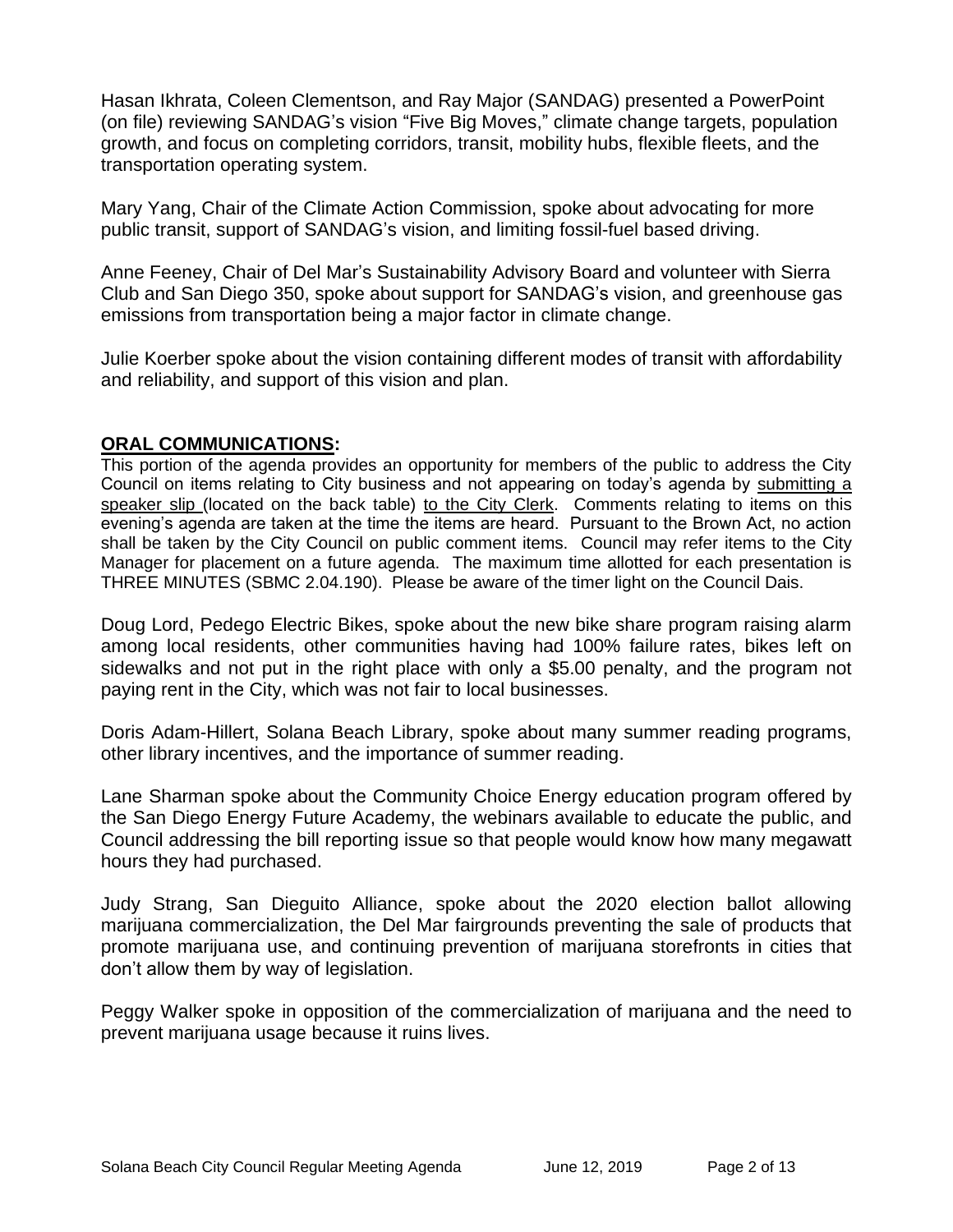# **COUNCIL COMMUNITY ANNOUNCEMENTS / COMMENTARY:**

*An opportunity for City Council to make brief announcements or report on their activities. These items are not agendized for official City business with no action or substantive discussion.* 

# **A. CONSENT CALENDAR:** (Action Items) (A.1. - A.13.)

Items listed on the Consent Calendar are to be acted in a single action of the City Council unless pulled for discussion. Any member of the public may address the City Council on an item of concern by submitting to the City Clerk a speaker slip (located on the back table) before the Consent Calendar is addressed. Those items removed from the Consent Calendar by a member of the Council will be trailed to the end of the agenda, while Consent Calendar items removed by the public will be discussed immediately after approval of the Consent Calendar.

# **A.1. Register Of Demands.** (File 0300-30)

Recommendation: That the City Council

1. Ratify the list of demands for **May 4 – May 24, 2019.**

#### [Item A.1. Report \(click here\)](https://solanabeach.govoffice3.com/vertical/Sites/%7B840804C2-F869-4904-9AE3-720581350CE7%7D/uploads/Item_A.1._Report_(click_here)_06-12-19_-_O.pdf)

*Posted Reports & Supplemental Docs contain records up to the cut off time, prior to the start of the meeting, for processing new submittals. The final official record containing handouts, PowerPoints, etc. can be obtained through a Records Request to the City Clerk's Office.* **Motion:** Moved by Deputy Mayor Edson and second by Councilmember Becker to approve. **Approved 5/0.** Motion carried unanimously.

# **A.2. General Fund Adopted Budget for Fiscal Year 2018-19 Changes.** (File 0330-30)

Recommendation: That the City Council

1. Receive the report listing changes made to the Fiscal Year 2018-2019 General Fund Adopted Budget.

#### [Item A.2. Report \(click here\)](https://solanabeach.govoffice3.com/vertical/Sites/%7B840804C2-F869-4904-9AE3-720581350CE7%7D/uploads/Item_A.2._Report_(click_here)_06-12-19_-_O.pdf)

*Posted Reports & Supplemental Docs contain records up to the cut off time, prior to the start of the meeting, for processing new submittals. The final official record containing handouts, PowerPoints, etc. can be obtained through a Records Request to the City Clerk's Office.* **Motion:** Moved by Deputy Mayor Edson and second by Councilmember Becker to approve. **Approved 5/0.** Motion carried unanimously.

# **A.3. Emergency Storm Drainpipe Repairs in the Solana Beach Towne Centre Update No. 4.** (File 0850-40)

Recommendation: That the City Council

1. Receive Update No. 4 and provide further direction, if necessary.

#### [Item A.3. Report \(click here\)](https://solanabeach.govoffice3.com/vertical/Sites/%7B840804C2-F869-4904-9AE3-720581350CE7%7D/uploads/Item_A.3._Report_(click_here)_06-12-19_-_O.pdf)

*Posted Reports & Supplemental Docs contain records up to the cut off time, prior to the start of the meeting, for processing new submittals. The final official record containing handouts, PowerPoints, etc. can be obtained through a Records Request to the City Clerk's Office.* **Motion:** Moved by Deputy Mayor Edson and second by Councilmember Becker to approve. **Approved 5/0.** Motion carried unanimously.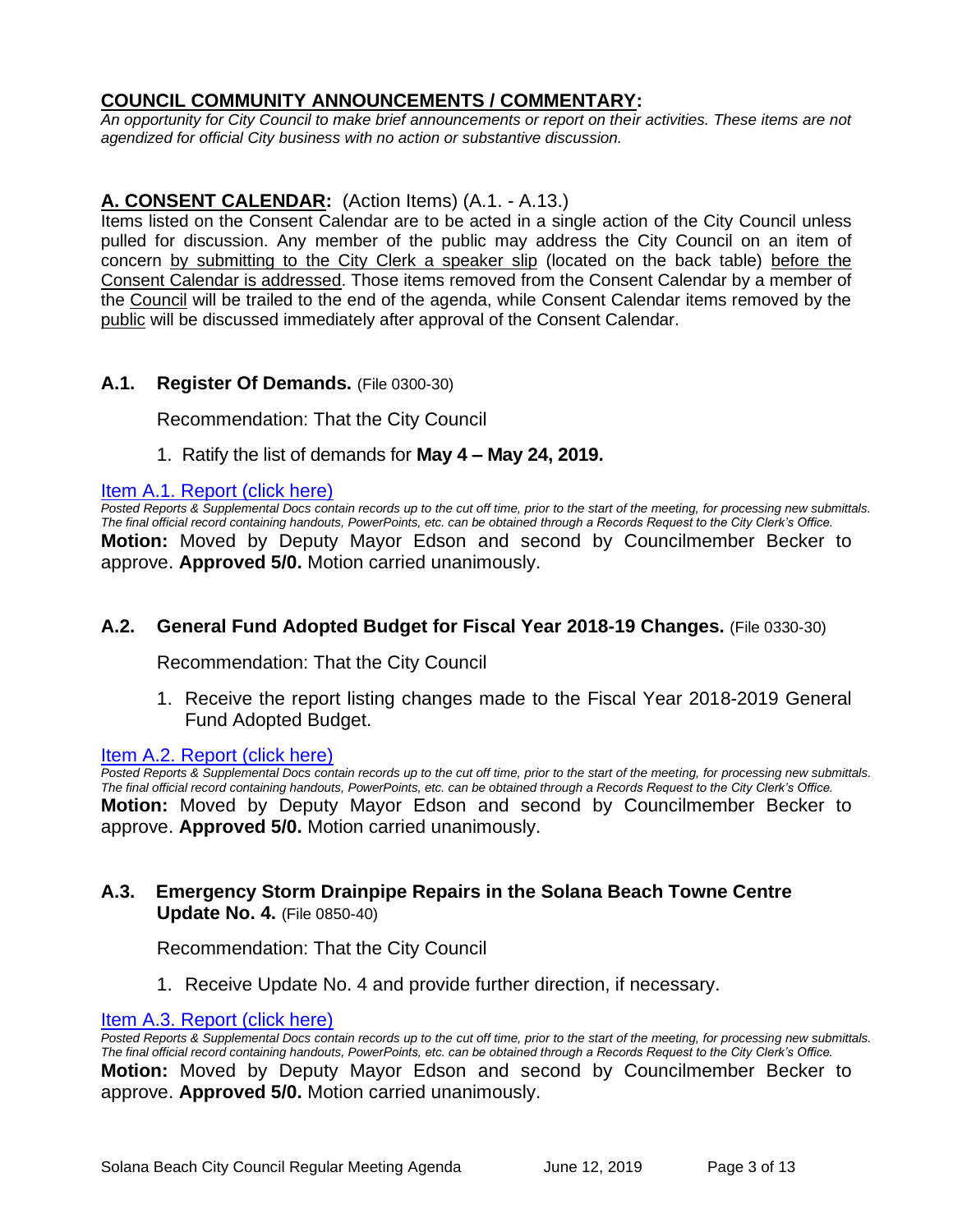# **A.4. Fire Benefit Fee Fiscal Year 2019-20.** (File 0390-23)

Recommendation: That the City Council

- 1. Adopt **Resolution 2019-065:**
	- a. Setting the FY 2019-20 Fire Benefit Fee at \$10.00 per unit, and
	- b. Approving the Fee for levying on the tax roll.

#### [Item A.4. Report \(click here\)](https://solanabeach.govoffice3.com/vertical/Sites/%7B840804C2-F869-4904-9AE3-720581350CE7%7D/uploads/Item_A.4._Report_(click_here)_06-12-19_-_O.pdf)

*Posted Reports & Supplemental Docs contain records up to the cut off time, prior to the start of the meeting, for processing new submittals. The final official record containing handouts, PowerPoints, etc. can be obtained through a Records Request to the City Clerk's Office.* **Motion:** Moved by Deputy Mayor Edson and second by Councilmember Becker to approve. **Approved 5/0.** Motion carried unanimously.

#### **A.5. Municipal Improvement Districts Benefit (MID) Fees Fiscal Year (FY) 2019-20.** (File 0495-20)

Recommendation: That the City Council

- 1. Approve **Resolution 2019-068**, setting the Benefit Charges for MID No. 9C, Santa Fe Hills, at \$232.10 per unit for FY 2019-20.
- 2. Approve **Resolution 2019-069**, setting the Benefit Charges for MID No. 9E, Isla Verde, at \$68.74 per unit for FY 2019-20.
- 3. Approve **Resolution 2019-070**, setting the Benefit Charges for MID No. 9H, San Elijo Hills # 2, at \$289.58 per unit for FY 2019-20.
- 4. Approve **Resolution 2019-071**, setting the Benefit Charges for MID No. 33, Highway 101/Railroad Right-of-Way, at \$3.12 per unit for FY 2019-20.

#### [Item A.5. Report \(click here\)](https://solanabeach.govoffice3.com/vertical/Sites/%7B840804C2-F869-4904-9AE3-720581350CE7%7D/uploads/Item_A.5._Report_(click_here)_06-12-19_-_O.pdf)

*Posted Reports & Supplemental Docs contain records up to the cut off time, prior to the start of the meeting, for processing new submittals. The final official record containing handouts, PowerPoints, etc. can be obtained through a Records Request to the City Clerk's Office.* **Motion:** Moved by Deputy Mayor Edson and second by Councilmember Becker to approve. **Approved 5/0.** Motion carried unanimously.

# **A.6. HVAC (Heating, Ventilation, and Air Conditioning) Services.** (File 0710-35)

Recommendation: That the City Council

#### 1. Adopt **Resolution 2019-078:**

- a. Authorizing the City Manager to execute an amendment to the PSA with Seaside Heating and Air for FY 2018-19 to increase the total cost of the agreement by \$9,400 for an amount not to exceed \$23,000.
- b. Approving an amount of \$9,400 for the replacement of one heating unit at Fletcher Cove Community Center and one HVAC unit in the computer server room at City Hall.
- c. Authorizing the City Manager, at his sole discretion, to extend the Professional Service Agreement with Seaside Heating and Air, in an amount not to exceed \$10,000 per year, for up to three additional years starting with FY 2019-20, at the City's option based on satisfactory performance.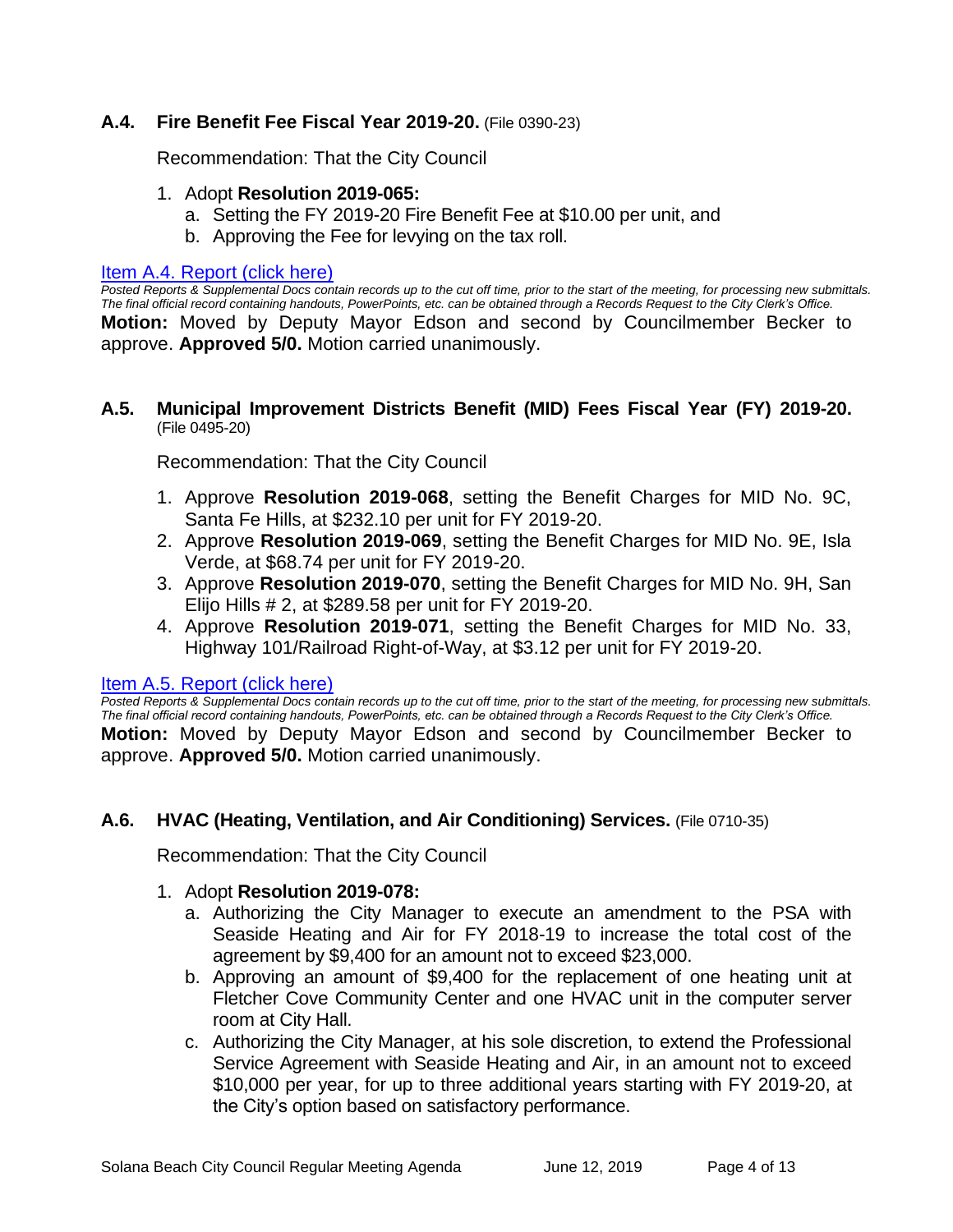Item A.6. Report (click here)

[Item A.6. Updated Report #1 \(Updated 6-12 at 2:00pm\)](https://solanabeach.govoffice3.com/vertical/Sites/%7B840804C2-F869-4904-9AE3-720581350CE7%7D/uploads/Item_A.6._Updated_Report_1_-_6-12-19_(2pm).pdf)

*Posted Reports & Supplemental Docs contain records up to the cut off time, prior to the start of the meeting, for processing new submittals. The final official record containing handouts, PowerPoints, etc. can be obtained through a Records Request to the City Clerk's Office.* **Motion:** Moved by Deputy Mayor Edson and second by Councilmember Becker to approve. **Approved 5/0.** Motion carried unanimously.

#### **A.7. Appropriations Limit for Fiscal Year 2019-20.** (File 0330-60)

Recommendation: That the City Council

1. Adopt **Resolution 2019-066** establishing the FY 2019/20 Appropriations Limit in accordance with Article XIIIB of the California Constitution and Government Code Section 7910 and choosing the County of San Diego's change in population growth to calculate the Appropriations Limit.

#### [Item A.7. Report \(click here\)](https://solanabeach.govoffice3.com/vertical/Sites/%7B840804C2-F869-4904-9AE3-720581350CE7%7D/uploads/Item_A.7._Report_(click_here)_06-12-19_-_O.pdf)

#### [Item A.7. Updated Report #1 \(Updated 6-12 at 5:15pm\)](https://solanabeach.govoffice3.com/vertical/Sites/%7B840804C2-F869-4904-9AE3-720581350CE7%7D/uploads/A.7._Updated_Report_1_(Updated_6-12_at_4pm).pdf)

*Posted Reports & Supplemental Docs contain records up to the cut off time, prior to the start of the meeting, for processing new submittals. The final official record containing handouts, PowerPoints, etc. can be obtained through a Records Request to the City Clerk's Office.* **Motion:** Moved by Deputy Mayor Edson and second by Councilmember Becker to approve. **Approved 5/0.** Motion carried unanimously.

#### **A.8. City Investment Policy Fiscal Year 2019-20.** (File 0350-30)

Recommendation: That the City Council

1. Adopt Resolution 2019-067 approving the City's Investment Policy for FY 2019- 20.

[Item A.8. Report \(click here\)](https://solanabeach.govoffice3.com/vertical/Sites/%7B840804C2-F869-4904-9AE3-720581350CE7%7D/uploads/Item_A.8._Report_(click_here)_06-12-19_-_O.pdf) 

#### [Item A.8. Updated Report #1 \(Updated 6-12 at 5:15pm\)](https://solanabeach.govoffice3.com/vertical/Sites/%7B840804C2-F869-4904-9AE3-720581350CE7%7D/uploads/Item_A.8._Updated_Report_1_(Updated_6-12_at_430pm).pdf)

*Posted Reports & Supplemental Docs contain records up to the cut off time, prior to the start of the meeting, for processing new submittals. The final official record containing handouts, PowerPoints, etc. can be obtained through a Records Request to the City Clerk's Office.* **Motion:** Moved by Deputy Mayor Edson and second by Councilmember Becker to approve. **Approved 5/0.** Motion carried unanimously.

#### **A.9. Budget Adjustments For Fiscal Year 2018-19.** (File 0330-30)

Recommendation: That the City Council

1. Adopt **Resolution 2019-087** revising appropriations in the Fiscal Year 2018-19 Budget.

#### [Item A.9. Report \(click here\)](https://solanabeach.govoffice3.com/vertical/Sites/%7B840804C2-F869-4904-9AE3-720581350CE7%7D/uploads/Item_A.9._Report_(click_here)_06-12-19_-_O(1).pdf)

*Posted Reports & Supplemental Docs contain records up to the cut off time, prior to the start of the meeting, for processing new submittals. The final official record containing handouts, PowerPoints, etc. can be obtained through a Records Request to the City Clerk's Office.* **Motion:** Moved by Deputy Mayor Edson and second by Councilmember Becker to approve. **Approved 5/0.** Motion carried unanimously.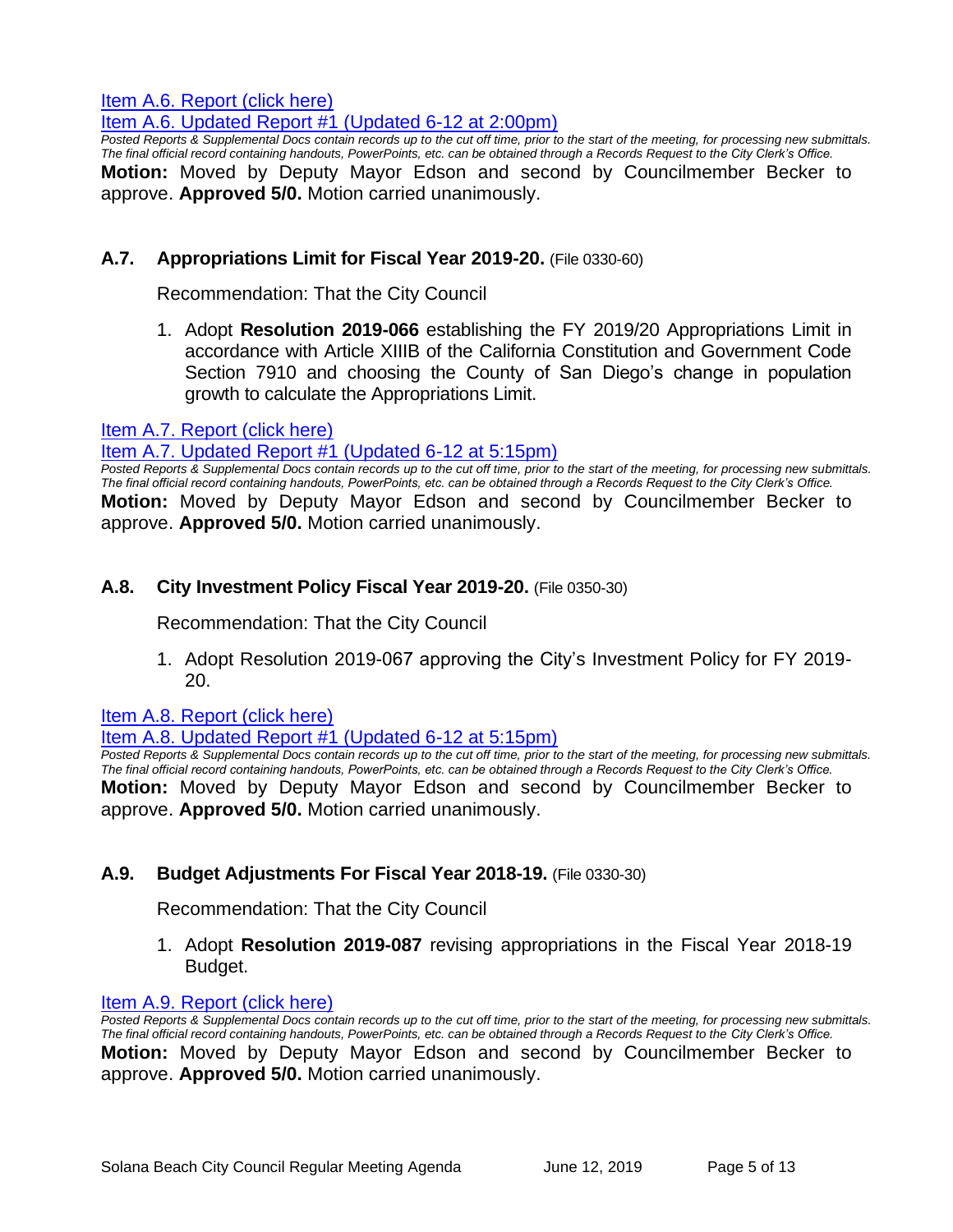# **A.10. Council Work Plan Fiscal Year 2019-20.** (File 0410-08)

Recommendation: That the City Council

1. Consider and adopt the final Fiscal Year 2019-20 Work Plan.

# [Item A.10. Report \(click here\)](https://solanabeach.govoffice3.com/vertical/Sites/%7B840804C2-F869-4904-9AE3-720581350CE7%7D/uploads/Item_A.10._Report_(click_here)_06-12-19_-_O(1).pdf)

*Posted Reports & Supplemental Docs contain records up to the cut off time, prior to the start of the meeting, for processing new submittals. The final official record containing handouts, PowerPoints, etc. can be obtained through a Records Request to the City Clerk's Office.* **Motion:** Moved by Deputy Mayor Edson and second by Councilmember Becker to approve. **Approved 5/0.** Motion carried unanimously.

# **A.13. Minutes of the City Council.**

Recommendation: That the City Council

1. Approve the Minutes of the City Council Meetings held May 10, 2019.

Approved Minutes [http://www.ci.solana-beach.ca.us/index.asp?SEC=F0F1200D-21C6-4A88-8AE1-0BC07C1A81A7&Type=B\\_BASIC](http://www.ci.solana-beach.ca.us/index.asp?SEC=F0F1200D-21C6-4A88-8AE1-0BC07C1A81A7&Type=B_BASIC) **Motion:** Moved by Deputy Mayor Edson and second by Councilmember Becker to approve. **Approved 5/0.** Motion carried unanimously.

**A.12. Certification of the May 7, 2019 All-Mail Ballot Special Election Results (Measure B) for a Specific Plan Overlay and Allowing a State-Licensed Residential Care Facility of Up to 99 beds in the Estate Residential-2 (ER-2) Zone at 959 Genevieve Street.** (File 0430-20)

Recommendation: That the City Council

1. Adopt **Resolution 2019-086** reciting the facts and related matters for the May 7, 2019 All-Mail Ballot Special Municipal Election resulting in the failure of Measure B.

[Item A.12. Report \(click here\)](https://solanabeach.govoffice3.com/vertical/Sites/%7B840804C2-F869-4904-9AE3-720581350CE7%7D/uploads/Item_A.12._Report_(click_here)_06-12-19_-_O.pdf) 

*Posted Reports & Supplemental Docs contain records up to the cut off time, prior to the start of the meeting, for processing new submittals. The final official record containing handouts, PowerPoints, etc. can be obtained through a Records Request to the City Clerk's Office.*

Greg Wade, City Manager, introduced the item.

Rosemary Linden spoke about Measure B, which residents voted against to prevent the building of a 77,000 square foot facility in a residential area with safety hazards, obstruction of views, and increased traffic. She said the majority of voters not wanting large scale or higher density developments in their residential neighborhoods that endanger property values and safety.

Perry Sexton spoke about community members campaigning against Measure B, not being allowed to speak at the meetings of the developer, the City Council not stopping the project before it got to a vote, and a request that the City protect its citizens.

Johanna Canlas, City Attorney, said that this was a citizen initiative triggering the use of Prop T, that any increase in density required a vote of the people, that the California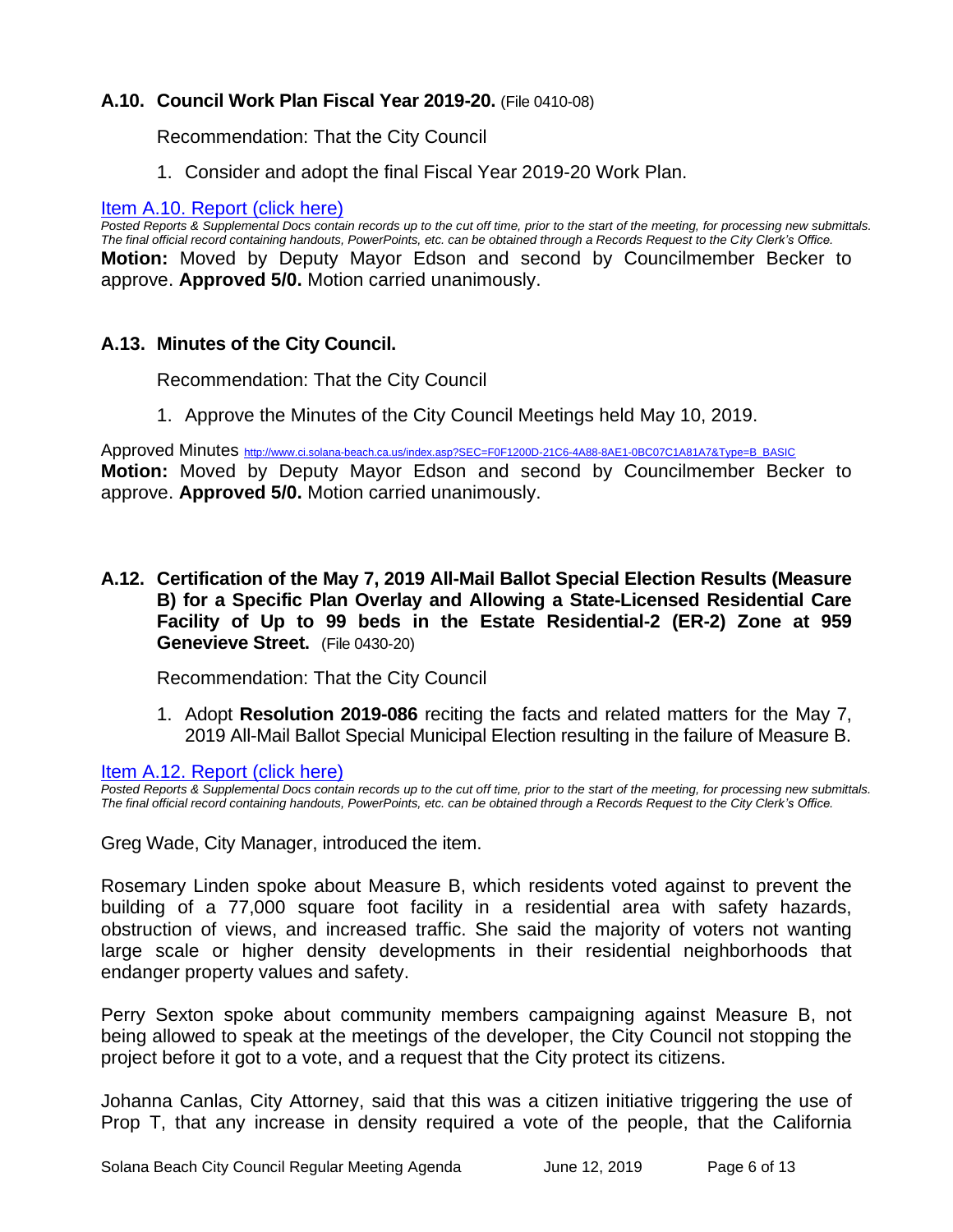Elections Code would not allow Council to deny an election, that the initiative qualified for the ballot it the requirements were met, the City could not engage in campaigning, and that the applicants (developers) were required to host meetings on their project to engage public participation in order to comply with the City's requirements.

Council spoke about the community's involvement, the City's role in citizen initiatives, the Council's options of approving an initiative proposal or sending it to the voters, Councilmembers' attendance at the developers public meetings, Proposition T being put on the ballot in the past to prevent land use designations from changing without a vote of the people, that Council taking any position on the initiative would create conflicts if the final project eventually came before them for consideration, this project needed to be treated no differently than any other project in the City, that the issue of the initiative was the zoning change and not the final project, and that the municipal code required that the developer pay for a special election if they did not elect to wait for a general election.

**Motion:** Moved by Councilmember Becker and second by Councilmember Harless to approve. **Approved 5/0.** Motion carried unanimously.

# **A.11. Decommissioned San Onofre Nuclear Power Concerns Regarding the Safe Handling and Storage of Nuclear Waste.** (File 0220-40)

Recommendation: That the City Council

1. Adopt **Resolution 2019-090** to call upon the California Legislature and Governor to act in support of immediate federal action to find both an interim and a permanent nuclear waste storage solution for the waste currently stored at SONGS and to address the concerns regarding the safe handling of the nuclear waste while it is still onsite.

[Item A.11. Report \(click here\)](https://solanabeach.govoffice3.com/vertical/Sites/%7B840804C2-F869-4904-9AE3-720581350CE7%7D/uploads/Item_A.11._Report_(click_here)_06-12-19_-_O.pdf) 

#### [Item A.11. Supplemental Docs \(Updated 6-12 at 5:30pm\)](https://solanabeach.govoffice3.com/vertical/Sites/%7B840804C2-F869-4904-9AE3-720581350CE7%7D/uploads/Item_A.11._Supplemental_Docs_(Updated_6-12_at_530pm).pdf)

*Posted Reports & Supplemental Docs contain records up to the cut off time, prior to the start of the meeting, for processing new submittals. The final official record containing handouts, PowerPoints, etc. can be obtained through a Records Request to the City Clerk's Office.*

Greg Wade, City Manager, introduced the item.

Torgen Johnson (time donated by Cindi Clemons) said he was part of the Mike Levin task force and spoke about his involvement and the City's support for public safety since 2011, the need for a stronger resolution to outline the reality of the problem, the resolution's reference to inspection was not helpful because experts had said the current casks could not be opened once they are loaded, they cannot be inspected or repaired, the loading of the canisters created further damage leading to container cracking, corrosion, and failure, the defective engineering of steam generators nearly resulting in a serious accident, and the need for stronger language in the resolution to ensure loading did not continue and that an appropriate plan be implemented.

Council and Mr. Johnson discussed the thick-wall storage casks that were available and survived the Fukushima disaster, that the cracks were due to a chemical process resulting from scraping and exposure to the salt air, the NRC (Nuclear Regulatory Commission)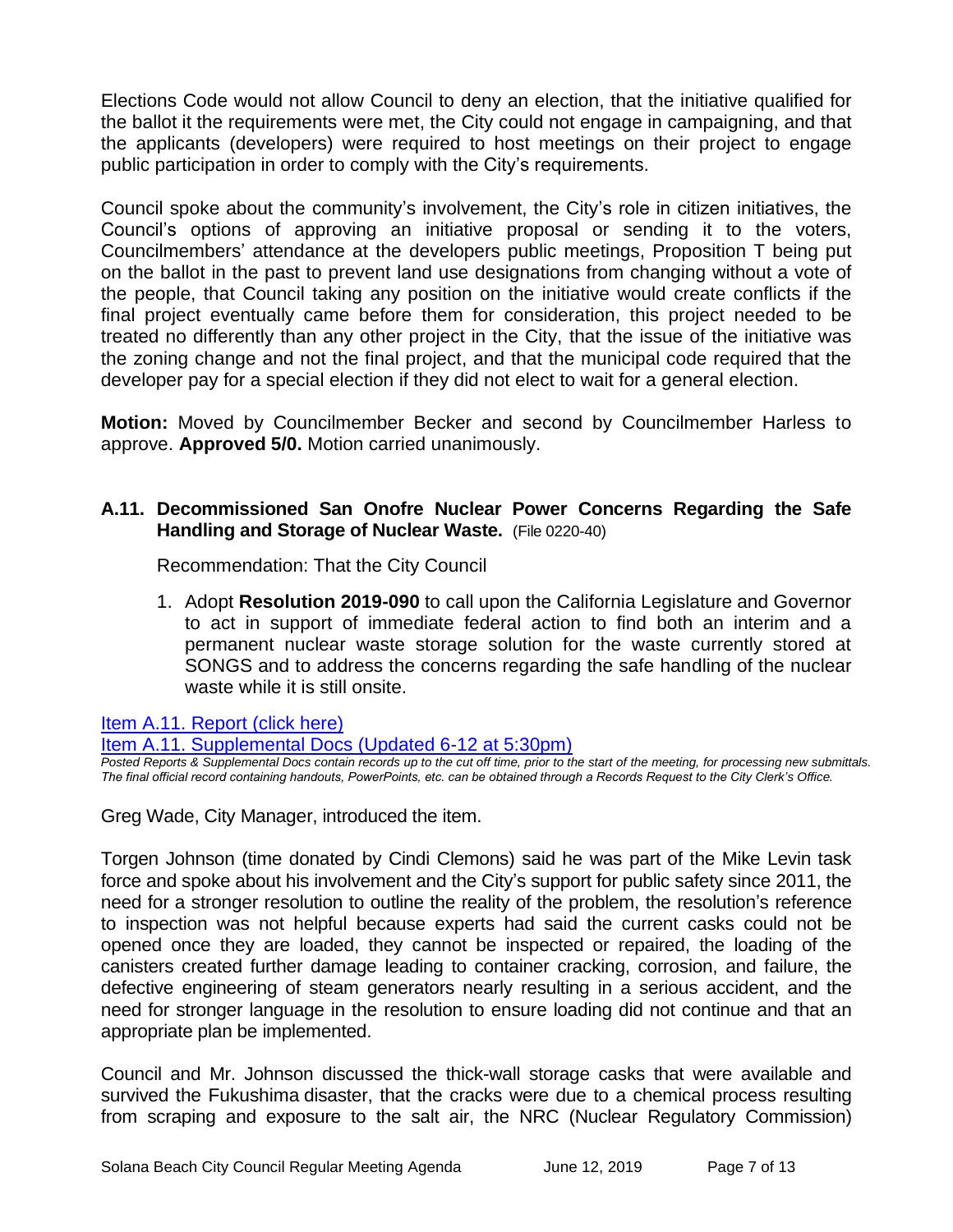licensed the system without vetting it properly, the movement of thick-walled canisters requiring sitting and then moving carefully, experts stating it could not be moved and would be there for many decades, aiming to moving them away from the shoreline, the most important issue being the containment of the radioactive waste, some inherent danger in the transferring of the contents from thin-walled to thick-walled cannisters, the unknowns of transferring the material between containers that had not been attempted before, that thinwalled require convection cooling, and the potential for a Chernobyl like disaster.

Dave Clemons spoke about a former NRC administrative judge disclosing that these nuclear waste canisters were vulnerable to stress corrosion cracking, which was not known to the industry 20 years ago when the NRC licensed their use, the problem was due to the inability to detect or repair cracks, the need to advocate for robust thick-walled casks to replace the thin-walled casks currently used, support for an alternative nuclear waste storage site that would not be within 108 ft. of the Pacific ocean, and request that the third bullet point in the resolution be expanded to proactively address the immediate use of thick-walled casks.

Donald Mosier, serving on Mike Levin's' taskforce, said that he testified before Congress when the facility was shut down because of the failure of the steam generators and organized an NRC meeting to accomplish the shutdown, that San Onofre was in the process of beginning the loading of cannisters on June 24<sup>th</sup>, that loading should not restart since the move would place the canisters in a new place to cool for two years without an option to move them elsewhere, and to advocate for no more fuel loading until a better plan was formed to allow thick-walled cannisters to monitor pressure and could be unpacked.

Cathy Iwane, Del Mar resident, said that she was a translator for the Japanese Prime Minister during his visit, that she raised her family in Japan and had witnessed triple meltdowns, the need for stronger language in the resolution regarding the cask canisters used to store the waste, that at least one canister was severally gouged due to technical difficulty in loading and unloading, the canisters' vulnerability to cracking and possible hydrogen explosions, that the thick-walled casks were now commercially available, and that the thicker walls proved to be unscathed in Fukushima.

Council discussed adding language regarding a system that was documented to work, adopting future resolutions as new information becomes known, the sense of urgency, that there were respected experts in support of thick-walled canisters as well as those who did not think it was a viable path forward, and to request that they stop this system that is broken.

Council and Mr. Johnson discussed that there were no procedures for dropped canisters, request that the system be reassessed, to add language to stop loading and come back to add additional resolutions, alert them that the public is watching, obtaining additional opinions for alternative options, and concerns about support for something that has never been done before.

Councilmember Hegenauer stated that she would not support a simpler option at this time, that the language should be 'don't reload' without making sure there are stronger cannisters, and her support for the use of Torgen's recommended language.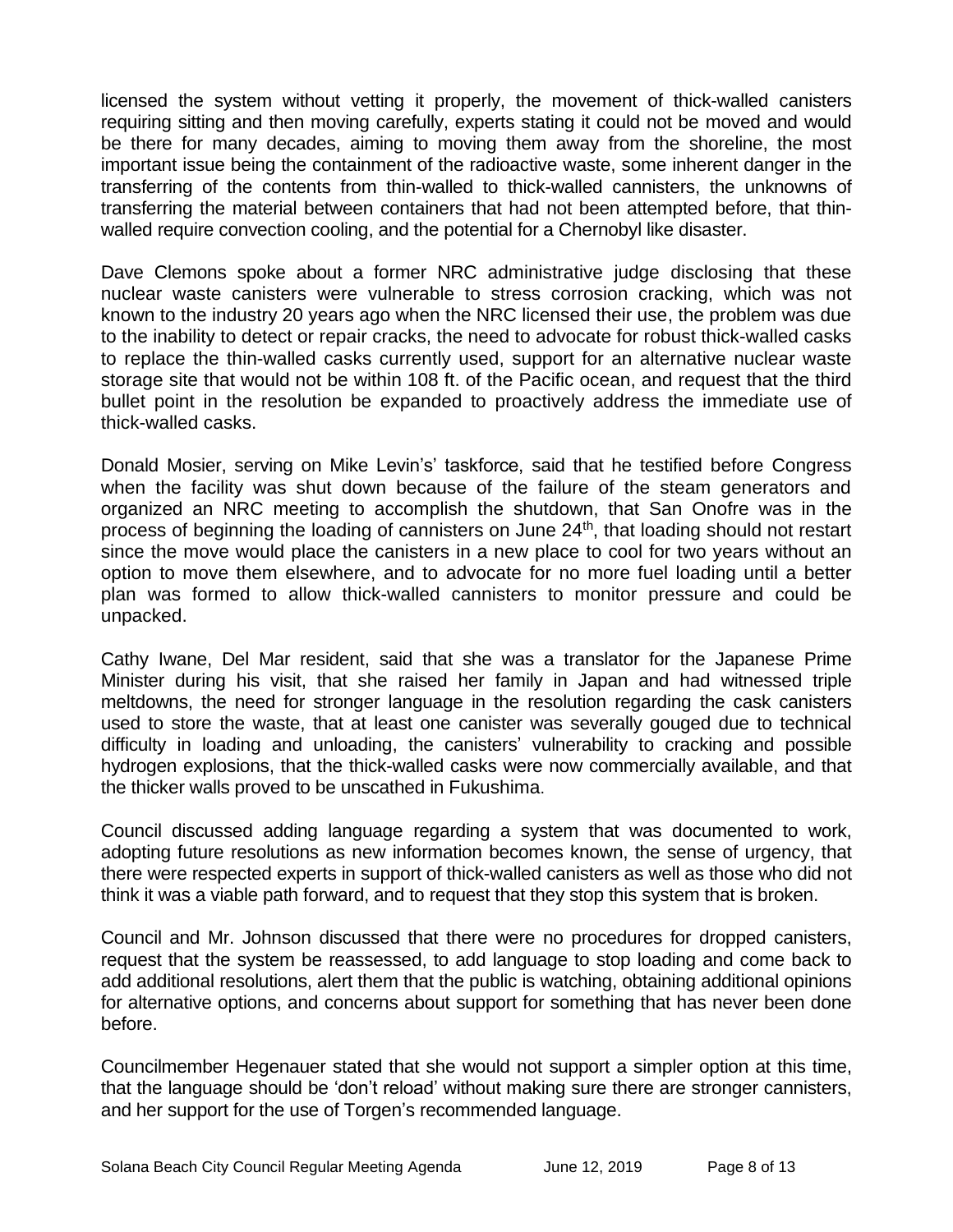Council discussed adding stronger language, obtaining a recommendation from Mike Levin's technical team, an article that stated there were no federally approved cask for high burn, the risk of transferring material from thin-walled to thick-walled canisters without any assurance that it would work or be safe,

Council and Mr. Johnson discussed that some current language was meaningless, the risk of moving forward with stopping the process while more study is done to see any problems that might arise from the transfer, that safety was an issue with the current loading and reloading, that the first bullet points could not be accomplished to accurately reflect the issues, concerns about the unknowns, and recommending a directive to transition to the thick-walled canisters without knowing if it would be safe and successful.

Council and Mr. Mosier discussed passing a resolution now to stop the loading and coming back with stronger language later, the critical need to stop the reloading, the technical issues of the casks that had already been loaded was a difficult issue to address, and the safest thing to do immediately would be to stop the reloading.

**Motion:** Moved by Deputy Mayor Edson and second by Mayor Zito to approve with modified language to cease and don't restart loading into the existing canisters until with the safety requirements outlined can be met by a new system. **Approved 4/1** (Noes: Hegenauer). **Motion carried.**

# **C. STAFF REPORTS**: (C.1. - C.2.)

*Submit speaker slips to the City Clerk.*

# **C.1. Prohibiting the City Purchase of Fiber Rolls Wrapped in Plastic.** (File 0220-70)

Recommendation: That the City Council

1. Consider adoption of **Resolution 2019-088** adopting a City Policy to only purchase fiber rolls that are not wrapped in plastic.

[Item C.1. Report \(click here\)](https://solanabeach.govoffice3.com/vertical/Sites/%7B840804C2-F869-4904-9AE3-720581350CE7%7D/uploads/Item_C.1._Report_(click_here)_06-12-19_-_O.pdf) 

*Posted Reports & Supplemental Docs contain records up to the cut off time, prior to the start of the meeting, for processing new submittals. The final official record containing handouts, PowerPoints, etc. can be obtained through a Records Request to the City Clerk's Office.*

Greg Wade, City Manager, introduced the item.

Earl Warren School students presented a PowerPoint (on file).

**Motion:** Moved by Deputy Mayor Edson and second by Councilmember Becker to approve. **Approved 5/0.** Motion carried unanimously.

Mayor Zito recessed the meeting at 8:55 p.m. for a break and reconvened at 9:00 p.m.

# **C.2. Community Grant Program Requests FY 2019-20.** (File 0330-25)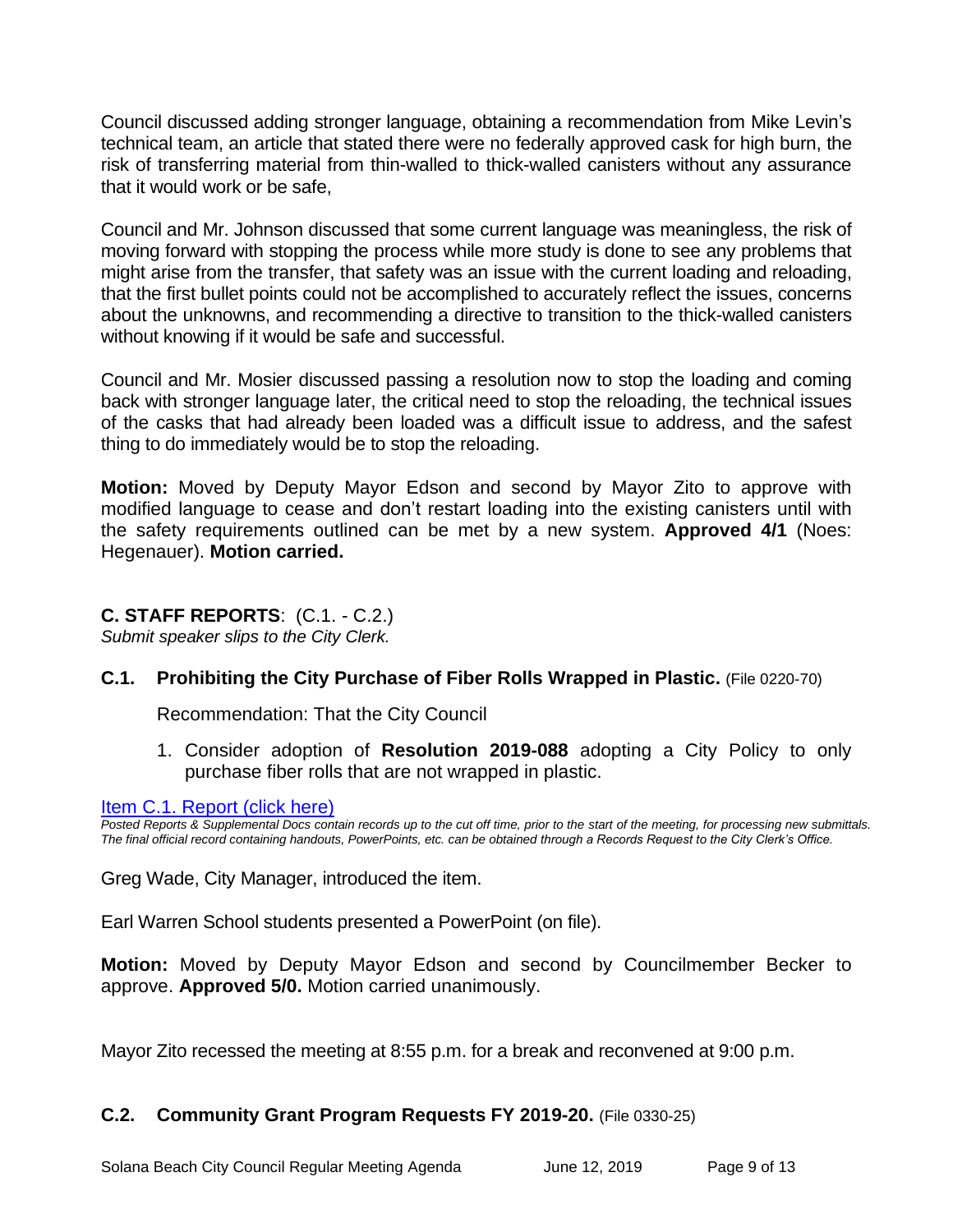# Recommendation: That the City Council

1. Receive the Staff Report, Community Grant applications and consider the presentations from the grant applicants. This item will come back to the City Council at the June 26, 2019 City Council Meeting for Council's grant allocations.

#### [Item C.2. Report \(click here\)](https://solanabeach.govoffice3.com/vertical/Sites/%7B840804C2-F869-4904-9AE3-720581350CE7%7D/uploads/Item_C.2._Report_(click_here)_06-12-19_-_O(1).pdf)

*Posted Reports & Supplemental Docs contain records up to the cut off time, prior to the start of the meeting, for processing new submittals. The final official record containing handouts, PowerPoints, etc. can be obtained through a Records Request to the City Clerk's Office.*

Greg Wade, City Manager, introduced the item.

Dan King, Assistant City Manager, reviewed the program and process.

Presentations were made by applicants: Assistance League of Rancho San Dieguito – Kathy O'Leary Boys & Girls Club – speaker had to leave before the item was heard. Casa De Amistad – Nichole Mione-Green (PowerPoint, on file) Community Resource Center – John Van Cleef (PowerPoint, on file) Disconnect Collective–Platicas – Monica Stapleton (PowerPoint, on file) Jaliscience Folklorica Academy – Elba Montes La Colonia Community Foundation – Priscilla Rojo North Coast Repertory Theater – Ben Cole North County Immigration Center – Linda Haley San Dieguito River Valley Conservancy – Trish Boaz (PowerPoint, on file) Solana Beach Civic & Historical Society – Lisa Montes (PowerPoint, on file)

# **C.4. Eden Gardens Overlay Discussion.** (File 0600-70)

Recommendation: That the City Council

- 1. Verify the study area limits and provide input if the area should be expanded or contracted.
- 2. Provide guidance on topics that should be included in study/analysis.
- 3. Provide any other input regarding tasks and timeline outlined in the Staff Report.

[Item C.4. Report \(click here\)](https://solanabeach.govoffice3.com/vertical/Sites/%7B840804C2-F869-4904-9AE3-720581350CE7%7D/uploads/Item_C.4._Report_(click_here)_06-12-19_-_O.pdf) 

[Item C.4. Supplemental Docs \(Updated 6-12 at 1130am\)](https://www.ci.solana-beach.ca.us/vertical/Sites/%7B840804C2-F869-4904-9AE3-720581350CE7%7D/uploads/Item_C.4._Supplemental_Docs_(updated_6-12_-_1040am).pdf)

*Posted Reports & Supplemental Docs contain records up to the cut off time, prior to the start of the meeting, for processing new submittals. The final official record containing handouts, PowerPoints, etc. can be obtained through a Records Request to the City Clerk's Office.*

Greg Wade, City Manager, introduced the item.

Alicia Canales Rodriguez spoke about parking issues, narrowing cars passing each other in opposite directions, the opposite side of the street was always filled with parked cars, the garbage truck having to blast its horn waiting for someone to move a car so they could complete the trash collecting, the most important issue being emergency vehicle access, and designating some relief.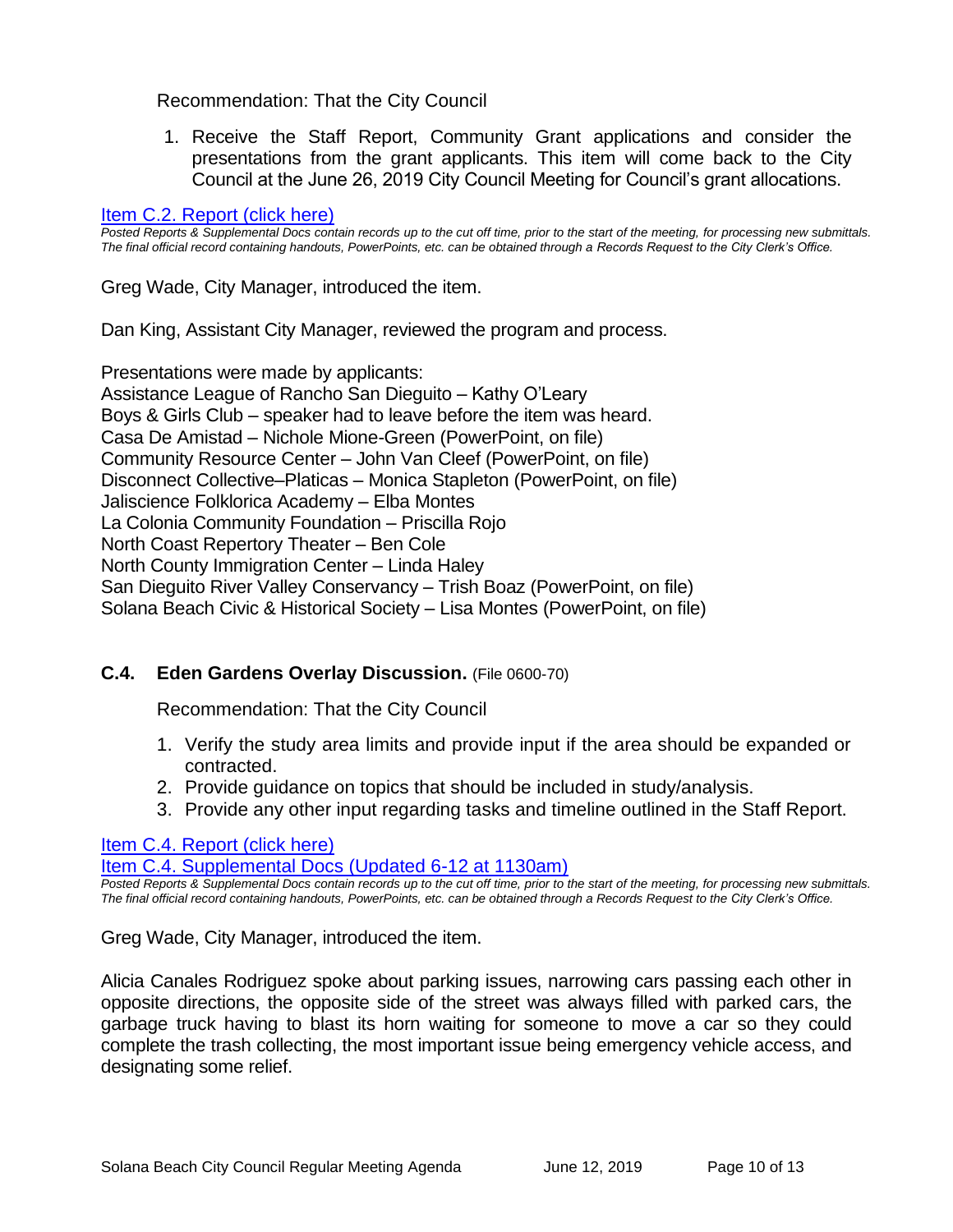Lisa Montes spoke about developers focused on making money on redevelopment of homes that changed the character of the area, parking being a critical issue for La Colonia, mail not being delivered because vehicles blocked mailboxes, and the many story poles erected in La Colonia.

Rich Villasenor spoke about the issue of parking, many small homes being replaced with condos and multi-family structures without adequate parking, street parking was further restricted by narrow roads, concerns about passing of trucks and safety vehicles, using garages for parking and not storage, sidewalks being used for parking restricting the use of the sidewalk, setbacks for privacy and quality of life, maintaining the character of Eden Gardens, require a mix of landscape so that all yards were not concrete, reducing structure height limits from 30 ft. to 25 ft., the addition of second stories should require some articulation, and maintaining the character, history and culture of the area.

Danny Hernandez (time donated by Tonya Hernandez) spoke about parking issues, rezoning, opposition to four houses on one lot, preserving the history was important for many generations remaining in the area, lack of parking for visitors to his home and having to park several blocks away, and preserving the past in this area.

Council discussed the difficulty of parking for visitors, the narrow streets and concern for emergency vehicle access, opportunities to widen streets, increase offsite parking to relieve on-street parking, vertical curbs restricting parking on sidewalks, land use development restrictions, maintain the public right-of-way, looking at various creative solutions, working with the neighborhood to identify concerns and ideas, much construction had been built to the edge of allowable areas, lack of parking for Baker Iron Works and La Colonia Community Center, specifying setbacks for mixed-use projects, conditioning new projects to use garages for parking and not storage, an overlay zone, determining the history of Eden Gardens area and to determine what should be preserved and included in regulations, and establishing the boundaries of an overlay zone.

# **B. PUBLIC HEARINGS:** (B.1.)

This portion of the agenda provides citizens an opportunity to express their views on a specific issue as required by law after proper noticing by submitting a speaker slip (located on the back table) to the City Clerk. After considering all of the evidence, including written materials and oral testimony, the City Council must make a decision supported by findings and the findings must be supported by substantial evidence in the record. An applicant or designee(s) for a private development/business project, for which the public hearing is being held, is allotted a total of fifteen minutes to speak, as per SBMC 2.04.210. A portion of the fifteen minutes may be saved to respond to those who speak in opposition. All other speakers have three minutes each. Please be aware of the timer light on the Council Dais.

# **B.1. Public Hearing: Budget Adoption of Fiscal Year 2019-20 and Fiscal Year 2020- 21.** (File 0610-60)

Recommendation: That the City Council

1. Adopt **Resolution 2019-085** approving the Fiscal Year 2019/20 and FY 2020/21 Budgets.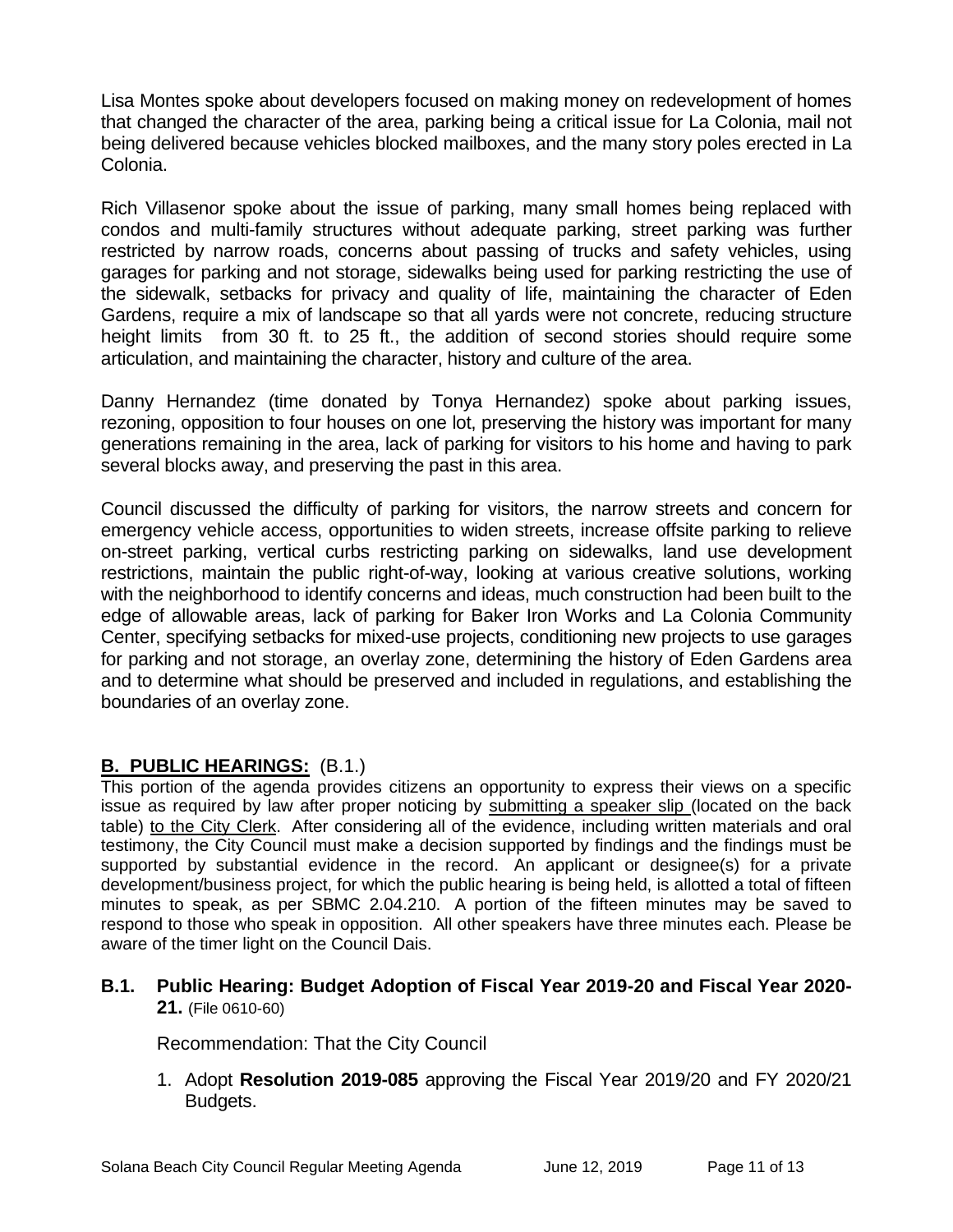[Item B.1. Report \(click here\)](https://solanabeach.govoffice3.com/vertical/Sites/%7B840804C2-F869-4904-9AE3-720581350CE7%7D/uploads/Item_B.1._Report_(click_here)_06-12-19_-_O(1).pdf)  [Item B.1. Attachment 1 –](https://solanabeach.govoffice3.com/vertical/Sites/%7B840804C2-F869-4904-9AE3-720581350CE7%7D/uploads/Item_B.1._Rep_Attchmt_1_Entire_Amended_Budget_-_O.pdf) Entire Modified Budget [Item B.1. Updated Report #1 \(Updated 6-12 at 5:15pm\)](https://solanabeach.govoffice3.com/vertical/Sites/%7B840804C2-F869-4904-9AE3-720581350CE7%7D/uploads/Item_B.1._Updated_Report_1_(Updated_6-12_at_420pm).pdf)

*Posted Reports & Supplemental Docs contain records up to the cut off time, prior to the start of the meeting, for processing new submittals. The final official record containing handouts, PowerPoints, etc. can be obtained through a Records Request to the City Clerk's Office.*

Mayor Zito opened the public hearing.

Greg Wade, City Manager, introduced the item.

Marie Berkuti, Finance Manager, presented a PowerPoint (on file).

**Motion:** Moved by Councilmember Hegenauer and second by Councilmember Harless to closed the public hearing. **Approved 5/0.** Motion carried unanimously.

**Motion:** Moved by Deputy Mayor Edson and second by Councilmember Harless to approve. **Approved 5/0.** Motion carried unanimously.

# **NOTE: The City Council shall not begin a new agenda item after 10:30 p.m. unless approved by a unanimous vote of all members present. (SBMC 2.04.070)**

**Motion:** Moved by Deputy Mayor Edson and second by Councilmember Hegenauer to continue to new items. **Approved 5/0.** Motion carried unanimously.

# **C. STAFF REPORTS**: (C.3. - C.5.)

*Submit speaker slips to the City Clerk.*

#### **C.3. Introduce (1st Reading) Ordinance 502 – Relating to Chalk Marks on Tires for Parking Enforcement.** (File 0810-20)

Recommendation: That the City Council

1. Introduce **Ordinance 502** adding SBMC section 10.28.225 relating to chalk marks on vehicle tires for parking enforcement.

[Item C.3. Report \(click here\)](https://solanabeach.govoffice3.com/vertical/Sites/%7B840804C2-F869-4904-9AE3-720581350CE7%7D/uploads/Item_C.3._Report_(click_here)_06-12-19_-_O.pdf) 

*Posted Reports & Supplemental Docs contain records up to the cut off time, prior to the start of the meeting, for processing new submittals. The final official record containing handouts, PowerPoints, etc. can be obtained through a Records Request to the City Clerk's Office.* **Motion:** Moved by Deputy Mayor Edson and second by Councilmember Harless to approve. **Approved 5/0.** Motion carried unanimously.

# **C.5. Introduce (1st Reading) Ordinance 503 – To Prohibit Consumption and/or Ingestion of Marijuana and Controlled Substances by Minors.** (File 0230-10)

Recommendation: That the City Council